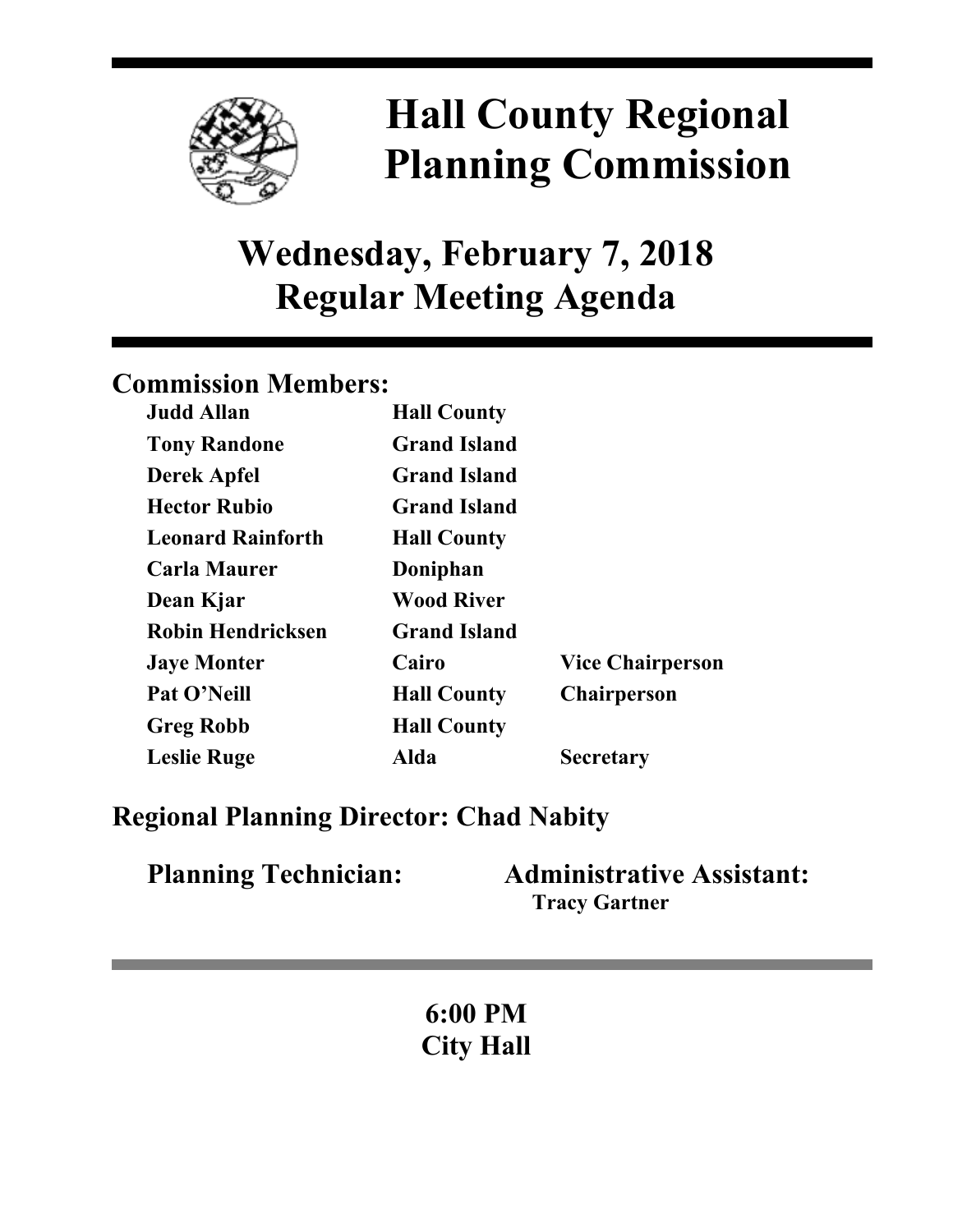#### **Call to Order**

#### **Roll Call**

#### **A - SUBMITTAL OF REQUESTS FOR FUTURE ITEMS**

Individuals who have appropriate items for City Council consideration should complete the Request for Future Agenda Items form located at the Information Booth. If the issue can be handled administratively without Council action, notification will be provided. If the item is scheduled for a meeting or study session, notification of the date will be given.

#### **B - RESERVE TIME TO SPEAK ON AGENDA ITEMS**

This is an opportunity for individuals wishing to provide input on any of tonight's agenda items to reserve time to speak. Please come forward, state your name and address, and the Agenda topic on which you will be speaking.

#### **DIRECTOR COMMUNICATION**

This is an opportunity for the Director to comment on current events, activities, and issues of interest to the commission.

#### **A - A - AGENDA**

**A1** Agenda 02.07.18

#### **C - SPECIAL ITEMS**

**1**

Request for Conservation Easement

#### **E - E - MEETING MINUTES**

**E1** 12.06.18 Minutes

#### **F - F - PUBLIC HEARING**

**F1** Public Hearing - Adoption of the Grand Island Zoning Map